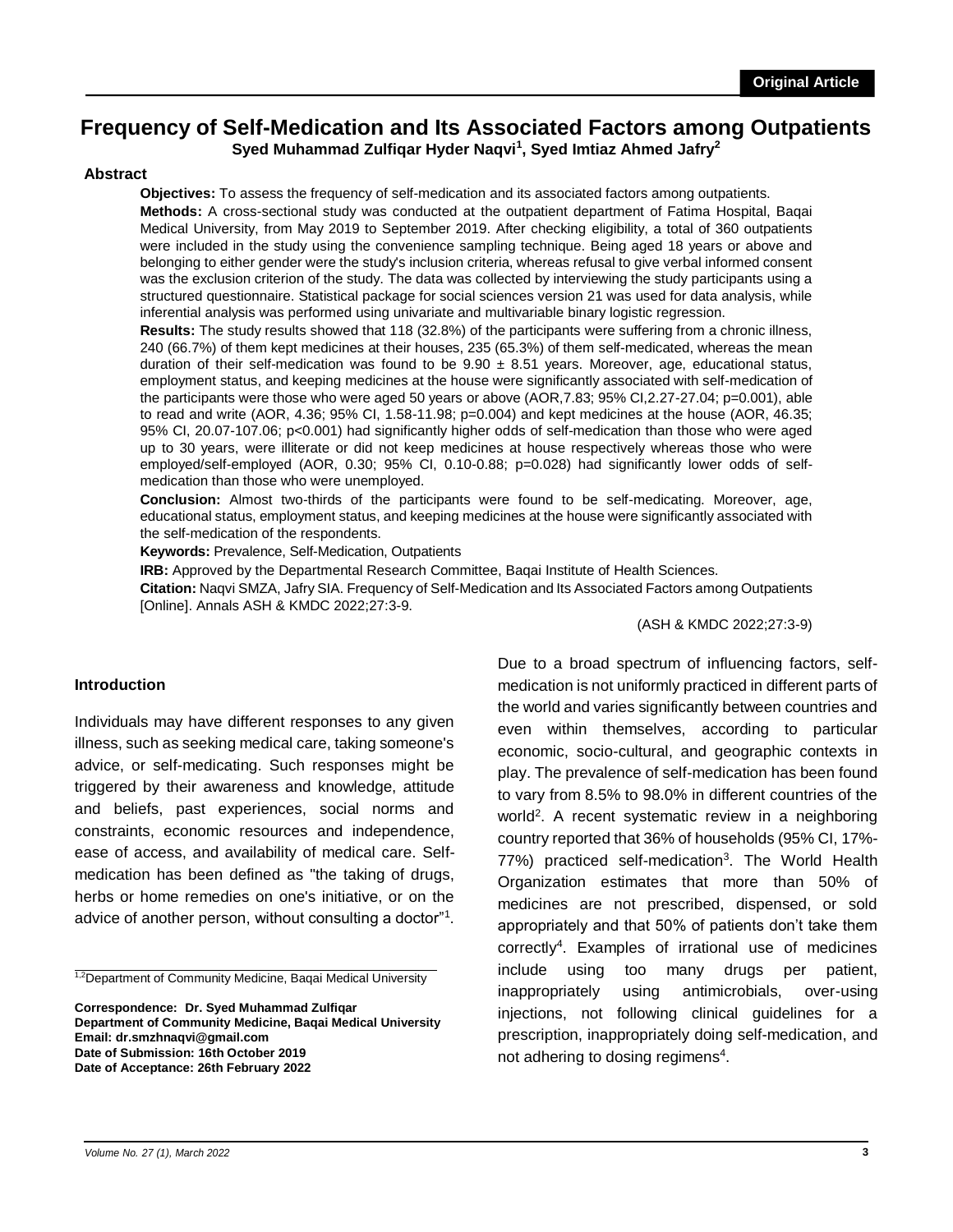Irrational use of drugs, especially antimicrobials, without medical supervision, may lead to inappropriate and/or incorrect therapy, missed diagnosis, proper treatment and management delays, microbial resistance, and increased morbidity<sup>5</sup>. Microbial resistance is a major public health problem worldwide, more so in the developing countries; illiteracy compounded with lack of awareness among the masses is a leading cause, together with lack of concern by the treating physicians and the pharmacists selling over the counter drugs<sup>6</sup>.

Regulations usually discriminate between prescriptions only and over-the-counter medicines; the former requires medical prescription whereas the latter are available without any pre-condition<sup>7</sup>. Medicines available over the counter without the need for a prescription are the ones most commonly used for selfmedication. It is hoped that enforcement of standard treatment guidelines for the healthcare providers and behavior changes at the patients' end may change the current situation<sup>6</sup>.

Effective and successful interventions to enhance rational use of medicines are generally multi-faceted. To prevent irrational use of medicines, the World Health Organization, therefore, advocates establishing multidisciplinary national bodies to coordinate relevant policies, following clinical guidelines; development a national list of essential medicines; establishing drug and therapeutics committees at various levels; using independent information sources about medicines; giving necessary education to masses; avoiding inappropriate financial incentives; enforcing pertinent regulations, and making due expenditures at the government level to ensure availability of required medicinal and human resiources<sup>4</sup>.

Unfortunately, in Pakistan, the situation is no different, with many types of medicines are routinely sold without a prescription from community pharmacies<sup>8</sup>. Although the prevalence of self-medication and its associated factors have been assessed earlier, the relevant local data are limited at best to the best of the authors' knowledge. A study conducted in Islamabad, Pakistan, found that 61.2% of the respondents practice selfmedication<sup>9</sup>. Another study from Pakistan, found selfcare and self-medication among the most typical

responses to everyday symptoms, and consulting with a doctor was not preferred in treating minor illnesses<sup>10</sup>. A recent study in Sindh, Pakistan, reported 81.2% of rural dwellers interviewed to practice self-medication of antibiotics, with 74.7% of them not aware of the development of antibiotic resistance followed by their inadequate use<sup>11</sup>. Such unawareness should be a cause of serious concern. Besides health issues, antimicrobial resistance also has economic implications on Pakistan's already overburdened health care system, where the simpler treatments are increasingly difficult6. Another study carried out in 8 cities across four provinces of Pakistan found self-medication to be among the most common responses to ordinary symptoms experienced by the participants interviewed, with seeking professional advice or using conventional medicine being less common<sup>12</sup>.

In the given contest, this research was carried out to expand the local database to help understand the current state of affairs and assist in planning any future targeted intervention in this regard. This study was conducted to assess self-medication frequency and its associated factors among outpatients visiting a private tertiary care hospital in Karachi.

## **Material and Methods**

The cross-sectional study was carried out at the outpatient department of Fatima Hospital, Baqai Medical University, from May 2019 to September 2019. The study's ethical approval was taken from the Baqai Institute of Health Sciences, Baqai Medical University. Being aged 18 years or above and belonging to either gender were the study's inclusion criteria, whereas refusal to give verbal informed consent was the exclusion criterion of the study.

Keeping the percentage frequency of the study outcome at 50% for the most liberal estimates, with a 95% confidence level and 5.5% precision, the sample size was calculated to be 318 participants. Against this, a total of 360 participants were included in the study. A convenience sampling technique was used, and every patient coming to the outpatient department was approached and checked for eligibility.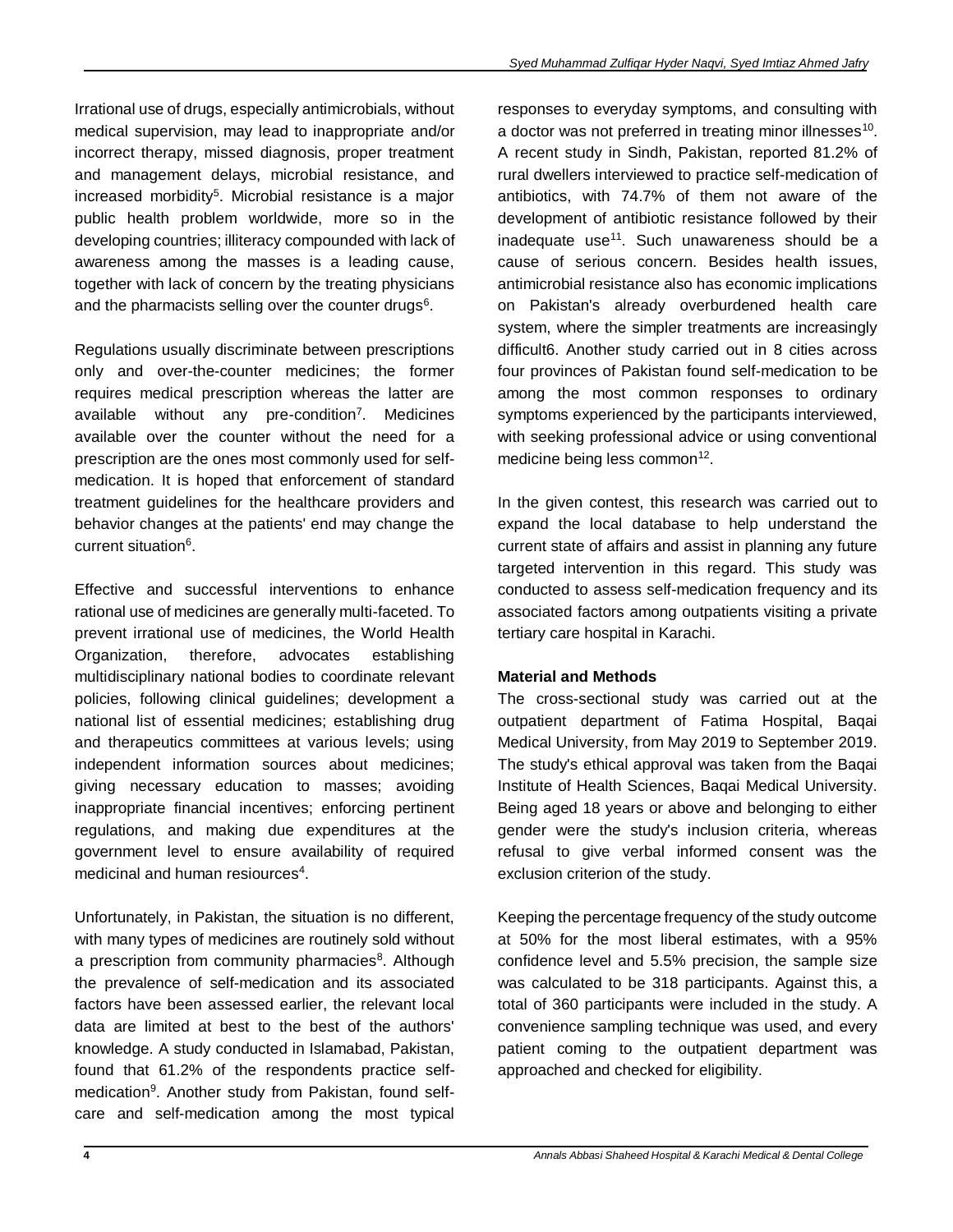All data were gathered by means of interviews of the study participants using a structured questionnaire designed explicitly for the study. The questionnaire contained a total of 13 questions; the initial 8 questions were about participants' socio-demographic characteristics, while the latter 5 questions assessed their frequency and duration of self-medication.

Statistical package for social sciences (SPSS) version 21 was used for data entry and analysis. Descriptive analysis was performed by calculating frequencies and percentages for categorical variables and means and standard deviations for continuous variables. Univariate and multivariable binary logistic regression were used to check for associations of various patient-related factors with self-medication of the participants, with the latter also serving to control for potential confounders. Only variables found in univariate analysis were included in multivariable analysis, and the significance level was kept at 0.05.

The study was conducted after taking approval from the ethical review committee. Verbal informed consent was obtained from all the eligible participants. Patients were admitted through the emergency department. X-ray was performed in all the patients to diagnose and classify fracture. All patients were placed on a traction table after consent and counseling under general and spinal anesthesia for surgical intervention, with lateral incision skin, subcutaneous tissue, fascia lata dissected, vastus lateralis, and trochanteric ridge and abductors of hip identified. The fracture was discovered after the vastus laterlais was elevated from the femur. The anteversion guide wire was initially passed in the femur neck, followed by the jig of dynamic condylar screws at a 95 degree angle. The length of the screw was measured after the wire was confirmed in the best location on the anterior-posterior and lateral views with the C-arm. Reaming was done over the guiding wire. Following the tapping, the screw was inserted. The fracture was minimized using a side plate of adequate size that included at least four-plus screws below the fracture line. The 4.5 mm cortical screws were used to fix the plate. The incision was cleaned, a drain was placed, and the wound closed in layers. At two weeks, the stitches were removed. All patients were operated on by consultant orthopedic surgeon. Patients were kept in the orthopedic ward for two days and then discharged

with analgesics, oral antibiotics, and calcium supplements.

Patients were followed monthly for at least a year after surgery at  $2^{nd}$ ,  $6^{th}$ ,  $12^{th}$ ,  $16^{th}$ ,  $20^{th}$ , and  $30^{th}$  weeks in the out-patient department. At each visit, an x-ray was obtained, and the fracture was evaluated. Infection, union, and fixation failure were observed in all patients. On a pre-designed proforma, data on age, gender, mechanism of injury, side of fracture, kind of subtrochanteric fracture, and outcomes were noted by the researcher himself.

Data was entered and analyzed using a statistical package for social sciences (SPSS) version 23.0. Mean and SD was reported for a numeric variable like age. Frequency and percentage were reported for categorical data like gender, mode of injury, fracture site, type of subtrochanteric femur fracture, functional outcome, and complications. Chi-square/Fischer exact was used to assess the association between outcomes and age, gender and type of fracture. A p-value≤0.05 was taken as statistically significant.

### **Results**

The mean age of the study participants was 34.68±12.38 years, 201 (55.8%) of them were males, 95 (26.4%) of them were illiterate while 68 (18.9%) of them were able to read and write, 255 (70.8%) of them were married, 245 (68.1%) of them lived in a joint family system,93 (25.8%) of them were unemployed while 151 (42.0%) of them were employed/self-employed whereas 247 (68.6%) of them had a monthly household income of < 25,000 Rs. The study results showed that 118 (32.8%) of the study participants were suffering from a chronic illness, 240 (66.7%) of them kept medicines at their house, 235 (65.3%) of them self-medicated, and out of the 28 (11.9%) did it routinely. In contrast, the mean duration of their self-medication was 9.90±8.51 years (table 1).

**Table 1:** Details of Self-Medication

| <b>Variables</b>                            |              | $N = 360$     |
|---------------------------------------------|--------------|---------------|
| Are you suffering from any chronic illness? | Yes          | 118(32.8)     |
|                                             | No           | 242(67.2)     |
| Do you keep medicines at your house?        | Yes          | 240(66.7)     |
|                                             | No           | 120(33.3)     |
| Do you self-medicate?                       | Yes          | 235(65.3)     |
|                                             | No           | 125(34.7)     |
| If yes, how often? $(n=235)$                | Occasionally | 207(88.1)     |
|                                             | Routinely    | 28(11.9)      |
| Duration of Self-Medication (Years) (n=235) |              | $9.90 + 8.51$ |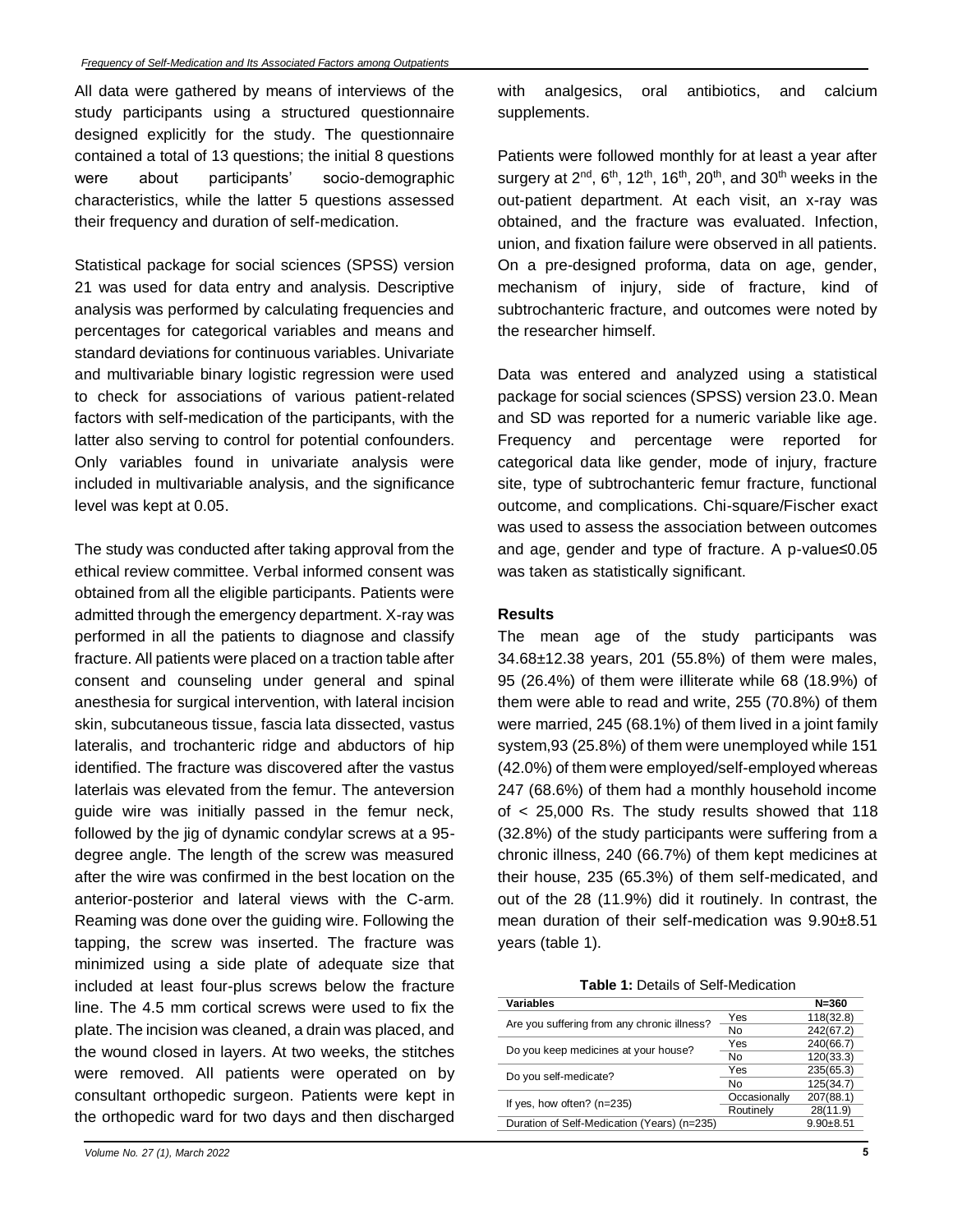The results of univariate logistic regression analysis revealed that among the factors assessed for association with self-medication of the participants, only age, educational status, employment status, and keeping medicines at the house were significantly associated with self-medication of the participants (Table 2).

| Variables                      |                                 | <b>OR</b> | 95% C.I. |        |         |
|--------------------------------|---------------------------------|-----------|----------|--------|---------|
|                                |                                 |           | Lower    | Upper  | p-value |
| Age                            | 31 to 49 Years                  | 1.08      | 0.48     | 2.42   | 0.85    |
|                                | 50 Years or Above               | 7.81      | 2.26     | 26.96  | 0.001   |
| Gender                         | Male                            | 1.36      | 0.60     | 3.08   | 0.458   |
| <b>Educational Status</b>      | Able to Read and Write          | 4.35      | 1.58     | 11.95  | 0.004   |
|                                | Primary                         | 1.51      | 0.55     | 4.08   | 0.415   |
|                                | Secondary                       | 1.01      | 0.34     | 2.96   | 0.977   |
|                                | Intermediate                    | 0.86      | 0.26     | 2.83   | 0.815   |
|                                | <b>Graduation or Above</b>      | 2.23      | 0.56     | 8.90   | 0.253   |
|                                | <b>Religious Education Only</b> | 2.38      | 0.72     | 7.87   | 0.155   |
| <b>Marital Status</b>          | Single                          | 3.91      | 0.71     | 21.49  | 0.117   |
|                                | Married                         | 2.59      | 0.63     | 10.67  | 0.187   |
| <b>Employment Status</b>       | Employed/Self-Employed          | 2.75      | 1.07     | 7.06   | 0.035   |
|                                | <b>Student</b>                  | 2.52      | 0.62     | 10.27  | 0.196   |
|                                | Housewife                       | 3.30      | 1.14     | 9.52   | 0.027   |
| Monthly Household Income       | Less than 25000 Rs.             | 1.05      | 0.49     | 2.21   | 0.897   |
| <b>Family Type</b>             | Joint                           | 1.15      | 0.56     | 2.37   | 0.698   |
| Suffering from Chronic Illness | No.                             | 1.39      | 0.67     | 2.88   | 0.369   |
| Keeping Medicines at House     | Yes                             | 46.44     | 20.11    | 107.22 | < 0.001 |

The results of multivariable logistic regression analysis showed that all of the age, educational status, employment status, and keeping medicines at the house were significantly associated with self-medication of the participants were those who were aged 50 years or above (AOR,7.83; 95% CI,2.27-27.04; p=0.001), able to read and write (AOR, 4.36; 95% CI, 1.58-11.98; p=0.004) and kept medicines at the house (AOR, 46.35;

95% CI, 20.07-107.06; p<0.001) had significantly higher odds of self-medication than those who were aged up to 30 years, were illiterate or did not keep medicines at house respectively whereas those who were employed/self-employed (AOR, 0.30; 95% CI, 0.10- 0.88; p=0.028) had significantly lower odds of selfmedication than those who were unemployed (Table 3).

**Table 3:** Multivariable Logistic Regression Analysis of Factors Associated with Self-Medication.

| Variables                  |                        |            | 95% C.I. |        | p-value |
|----------------------------|------------------------|------------|----------|--------|---------|
|                            |                        | <b>AOR</b> | Lower    | Upper  |         |
| Age                        | 50 Years or Above      | 7.83       | 2.27     | 27.04  | 0.001   |
| <b>Educational Status</b>  | Able to Read and Write | 4.36       | 58، ۱    | 11.98  | 0.004   |
| <b>Employment Status</b>   | Emploved/Self-Emploved | 0.30       | 0.10     | 0.88   | 0.028   |
| Keeping Medicines at House | Yes                    | 46.35      | 20.07    | 107.06 | < 0.001 |

### **Discussion**

Self-medication, on the one hand, is seen as a large component of self-care, which relies heavily on the consumer's expertise when it comes to medication use; on the other hand, though, if not practiced rationally, it can lead to multiple problems, including drug abuse and resistance<sup>13</sup>. A recent systematic review reported the frequency of patient medication errors to be between 19% and 59%, with the most common ones being incorrect dosage, forgetting, mixing up medications, failing to recall indications, and taking outof-date or inappropriately stored drugs<sup>14</sup>. Arguments have been presented, though, in favor of rational selfmedication practices. Rational use of medicines has been defined as "patients receiving medications appropriate to their clinical needs, in doses that meet their own individual requirements, for an adequate time, and at the lowest cost to them and their community"<sup>4</sup> . In simpler words, it implies using the right drug for the right patient at the right time in the correct dose and manner of administration, at affordable cost, and with the right information<sup>15</sup>. It has been reasoned that rational self-medication facilitates faster relief to the patient, which is particularly important in countries with overburdened health systems, where getting an appointment with a physician could be difficult<sup>16</sup>.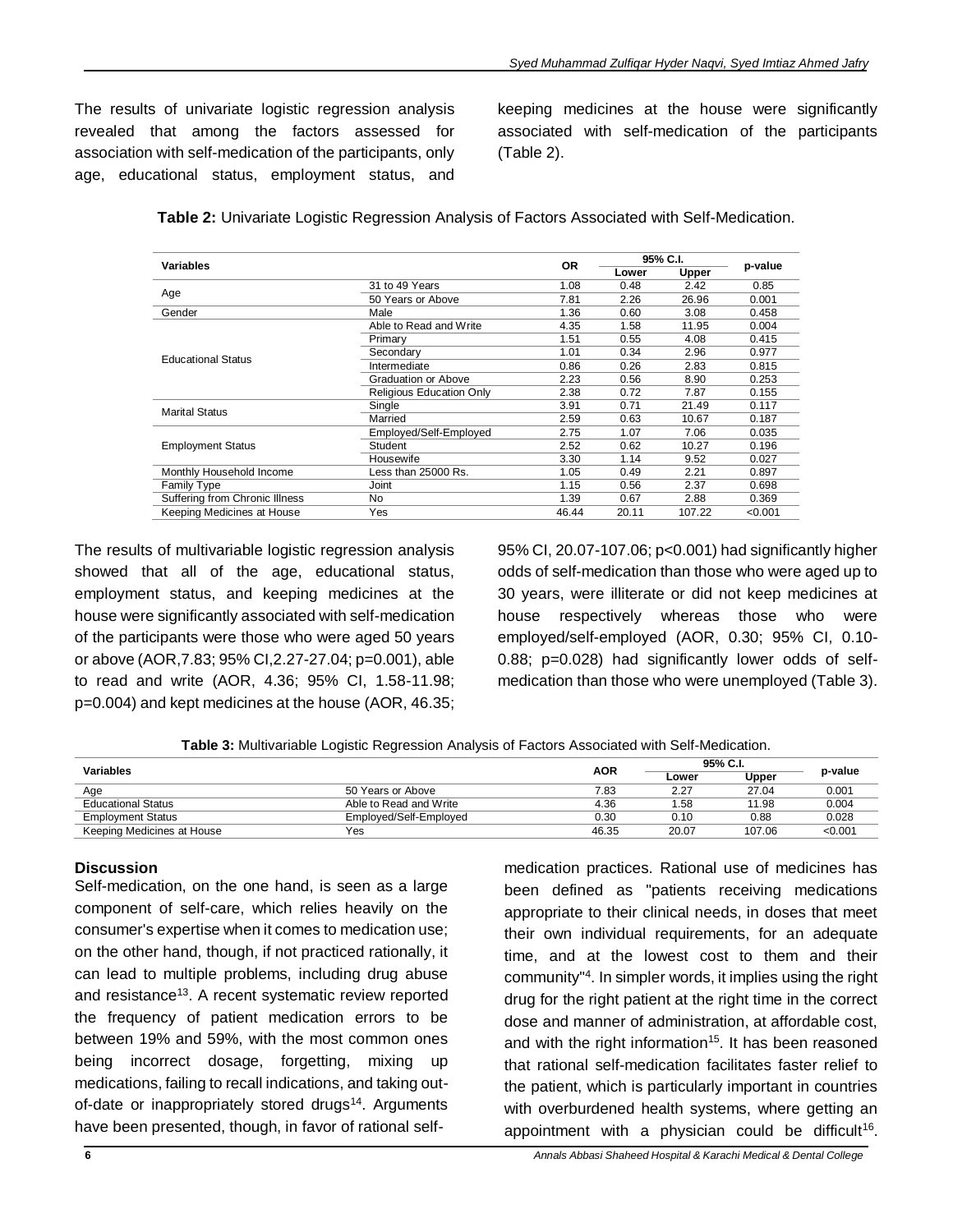Moreover, it gives patients greater independence in decision-making about managing their minor illnesses, empowering them<sup>17</sup>.

In our study, almost two-thirds of the respondents were self-medicating. Literature shows self-medication practice to vary greatly in different populations and different geographic regions of the world. Jafari et al., in 2015, reported the prevalence of self-medication to be 83% among the respondents<sup>18</sup>. Similarly, Joseph et al., in 2018, reported 81.7% of the subjects to selfmedicate<sup>19</sup>. Likewise, Garofalo et al., in 2015, reported 69.2% of the participants practiced self-medication at least once<sup>20</sup>. Ahmad et al., in 2014 reported the percentage of patients who were seeking selfmedication to be 50%<sup>21</sup>.

Similarly, Lee et al., in 2017, reported 45.8% of the subjects surveyed to be self-medicating<sup>22</sup>. Selvaraj et al., in 2014 though reported only 11.9% of the participants practiced self-medication<sup>23</sup>. Such a wide variation in prevalence might have several reasons, as a population of different countries may differ from each other in various aspects that may affect self-medication practices of their populations, such as age structure, gender ratio, literacy level, wealth distribution, economic affordability, societal taboos, awareness, availability of healthcare and ease of access, etc., any or all of which may operate at a given time.

The age of the study participants was significantly associated with their self-medication, both in bivariate and multivariable analysis. Similarly, Selvaraj et al., in 2014, found a significant relationship between age and self-medication of the respondents $23$ . Contrary results have also been reported, though. Joseph et al., in 2018 did not find any association between age and selfmedication<sup>19</sup>. Likewise, Garofalo et al., in 2015, also did not report a significant relationship between age and self-medication of the participants<sup>20</sup>. As literature presents equivocal findings, further exploration of this relationship is suggested before making any meaningful conclusions.

The gender of the respondents did not have a significant association with self-medication, neither in bivariate nor in multivariable analysis. Likewise, Lee et al., in 2017, also did not find any association between

gender and self-medication of the respondents $^{22}$ . Interestingly, contrary results were reported by Jafari et al., in 2015<sup>18</sup>, Joseph et al., in 2018<sup>19</sup>; and Garofalo et al., in 2015<sup>20</sup>.

There are several possible explanations for such a difference. First and foremost, none of the studies cited above were carried out in Pakistan. Thus there is every reason to suspect variations among the study populations with regard to their characteristics. Secondly, as opposed to this study conducted among outpatients, all of the studies cited above were carried out among the general population, possibly resulting in certain differences between the study populations.

In this study, the educational status of the respondents was significantly associated with their self-medication. Literature reports equivocal findings in this regard. Jafari et al., in 2015, reported a significant correlation between self-medication and the education level of the participants<sup>18</sup>. Similarly, Garofalo et al., in 2015, found education level to be significantly associated with selfmedication of the respondents<sup>20</sup>. On the contrary, Kulkarni et al., in 2018 did not report education level to be associated with self-medication of patients<sup>24</sup>. If such an association exists, it is debatable whether people with low education or higher education do more selfmedication.

Interestingly, arguments can be presented in favor of both these viewpoints. When illiterate, people cannot comprehend the seriousness of possible side effects of irrational self-medication, which may lead them to selfmedicate. Still, when people are literate, though they better understand the harms of self-medication, they tend to know more about various treatment options of their illness. They thus may have greater possibility of ending up with self-medication. The study findings did not show a significant relationship between monthly household income and self-medication of the respondents in multivariable analysis. Similarly, Lee et al., in 2017, did not find any significant association between household income and self-medication of the participants<sup>22</sup>. As self-medication is a multifactorial entity, there could be some characteristics among those with high and those with low monthly household incomes to influence their self-medication practices.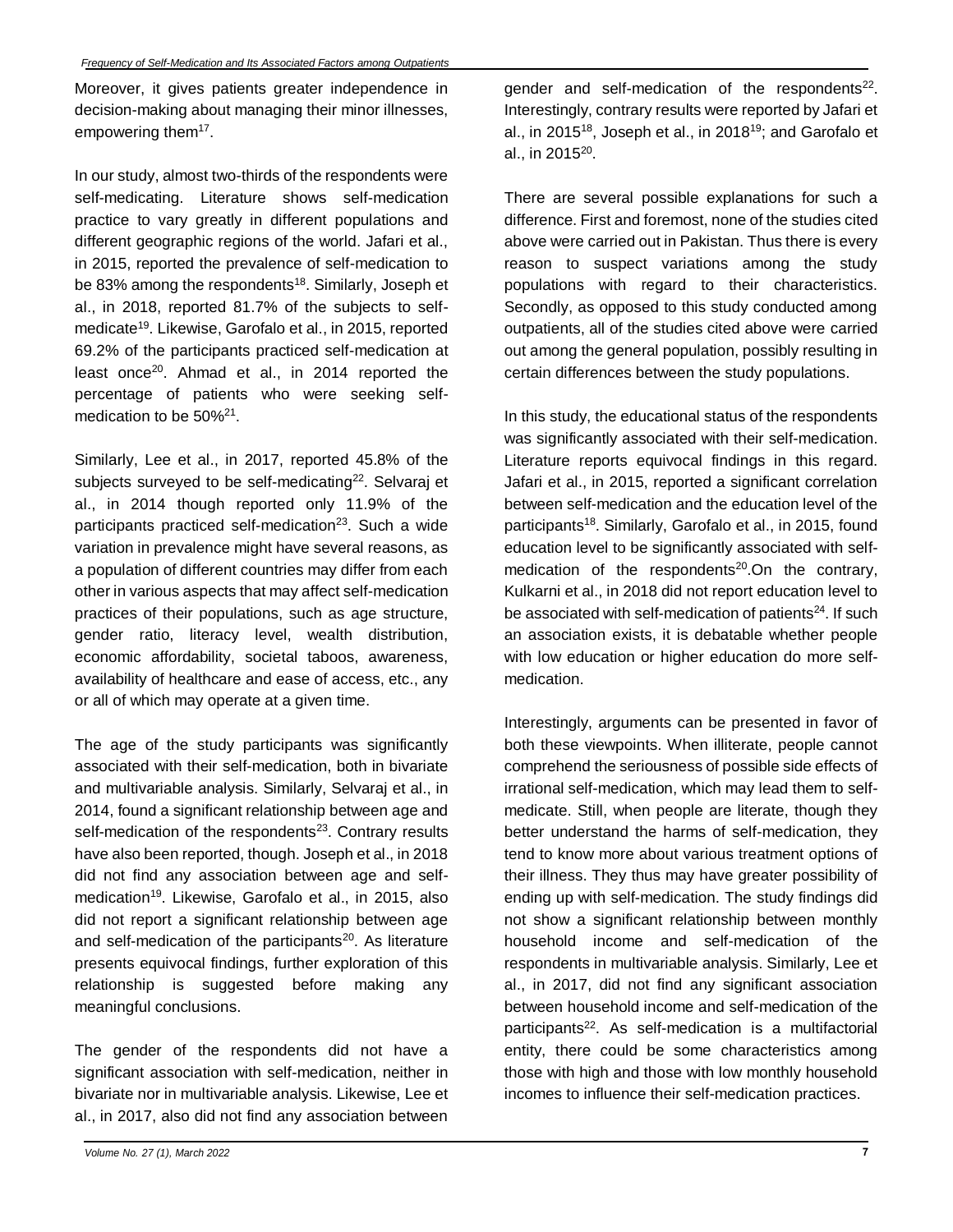The multivariable analysis did not show the presence of any chronic illness to be significantly associated with the self-medication of the participants. Similar findings were reported by Garofalo et al., in 2015<sup>20</sup>.

It is acknowledged that outpatients are not an ideal surrogate of the general population, thereby limiting the generalizability of the study findings. Furthermore, being a cross-sectional study, the study findings might have been affected by limitations in the recall of the study participants.

It is recommended that necessary endeavors such as increasing awareness of the masses about potential harms of self-medication, ensuring that physicians are following clinical guidelines while prescribing medications, discouraging the public from unduly keeping medicines at their houses, and strictly monitoring over the counter sales of any unauthorized drugs should be made by all stakeholders. The authors also advocate that to maximize benefits and minimize risks, any such preventive effort aimed at decreasing the malpractice of irrational self-medication should consider the patient factors identified in this study. It is recommended that any preventive effort aimed at increasing awareness of the masses regarding their self-medication should take into account the factors identified in this study.

## **Conclusion**

Almost two-thirds of the participants were found to be self-medicating. Moreover, age, educational status, employment status, and keeping medicines at the house were significantly associated with the selfmedication of the respondents.

## **Conflict of Interest**

Authors have no conflict of interest and no grant/funding from any organization.

# **References**

- 1. Shaikh, S., Saleem, Y., Noushad, S., & Ahmed, S. Pain, Self-Medication and Administration of Over-The-Counter Analgesics: An Observational Study. Annals of Psychophysiology. 2017;4, 78-83.
- 2. Shaghaghi A, Asadi M, Allahverdipour H. Predictors of self-medication behavior: a systematic review. Iran J Public Health. 2014;43(2):136.
- 3. Azami-Aghdash S, Mohseni M, Etemadi M, Royani S,

Moosavi A, Nakhaee M. Prevalence and cause of selfmedication in Iran: a systematic review and meta-analysis article. Iran J Public Health. 2015;44(12):1580.

- 4. World Health Organization. Essential medicines and health products. Available from: https://www.who.int/medicines/areas/rational\_use/en/. Accessed on 14th February 2022.
- 5. Bennadi D. Self-medication: A current challenge. JBCP. 2013;5(1):19.
- 6. Shaikh BT. Anti-microbial resistance in Pakistan: a public health issue. Journal of Ayub Medical College, Abbottabad: JAMC. 2017;29(2):184-185.
- 7. Khalifeh MM, Moore ND, Salameh PR. Self‐medication misuse in the Middle East: a systematic literature review. Pharmacol res perspect. 2017;5(4):e00323.
- 8. Aziz MM, Masood I, Yousaf M, Saleem H, Ye D, Fang Y. Pattern of medication selling and self-medication practices: A study from Punjab, Pakistan. PloS one. 2018;13(3):e0194240.
- 9. Aqeel T, Shabbir A, Basharat H, Bukhari M, Mobin S, Shahid H, Waqar SA. Prevalence of self-medication among urban and rural population of Islamabad, Pakistan. Trop J Pharm Res. 2014;13(4):627-633.
- 10. Mehmood, N., Talib, U., Rehman, R. U., & Naeem, F. The treatment approach of patients and their families and impact on SMS reminder toward OPD follow up of psychotic patients. International Journal of Endorsing Health Science Research (IJEHSR). 2021;9(1), 83-87.
- 11. Bilal M, Haseeb A, Khan MH, Arshad MH, Ladak AA, Niazi SK, Musharraf MD, Manji AA. Self-medication with antibiotics among people dwelling in rural areas of Sindh. Journal of clinical and diagnostic research: JCDR. 2016;10(5):OC08.
- 12. Anwar M, Green JA, Norris P, Bukhari NI. Prospective daily diary study reporting of any and all symptoms in healthy adults in Pakistan: prevalence and response. BMJ open. 2017;7(11):e014998.
- 13.Parulekar M, Mekoth N, Ramesh CM, Parulekar A. Self medication in developing countries a systematic review.
- 14. Mira JJ, Lorenzo S, Guilabert M, Navarro I, Perez-Jover V. A systematic review of patient medication error on selfadministering medication at home. Expert Opin Drug Saf. 2015;14(6):815-838.
- 15. Arshad S, Mahmood S, Rasool S, Hayat S, Zafar S, Zehra T. Rational Drug use in Pakistan: A systematic review. J Pharm Pract Community Med. 2016;2(4):116-122.
- 16. Ruiz ME. Risks of self-medication practices. Curr Drug Saf. 2010;5(4):315-323.
- 17. Hughes CM, McElnay JC, Fleming GF. Benefits and risks of self medication. Drug saf. 2001;24(14):1027-1037.
- 18. Jafari F, Khatony A, Rahmani E. Prevalence of selfmedication among the elderly in Kermanshah-Iran. Glob J Health Sci. 2015;7(2):360.